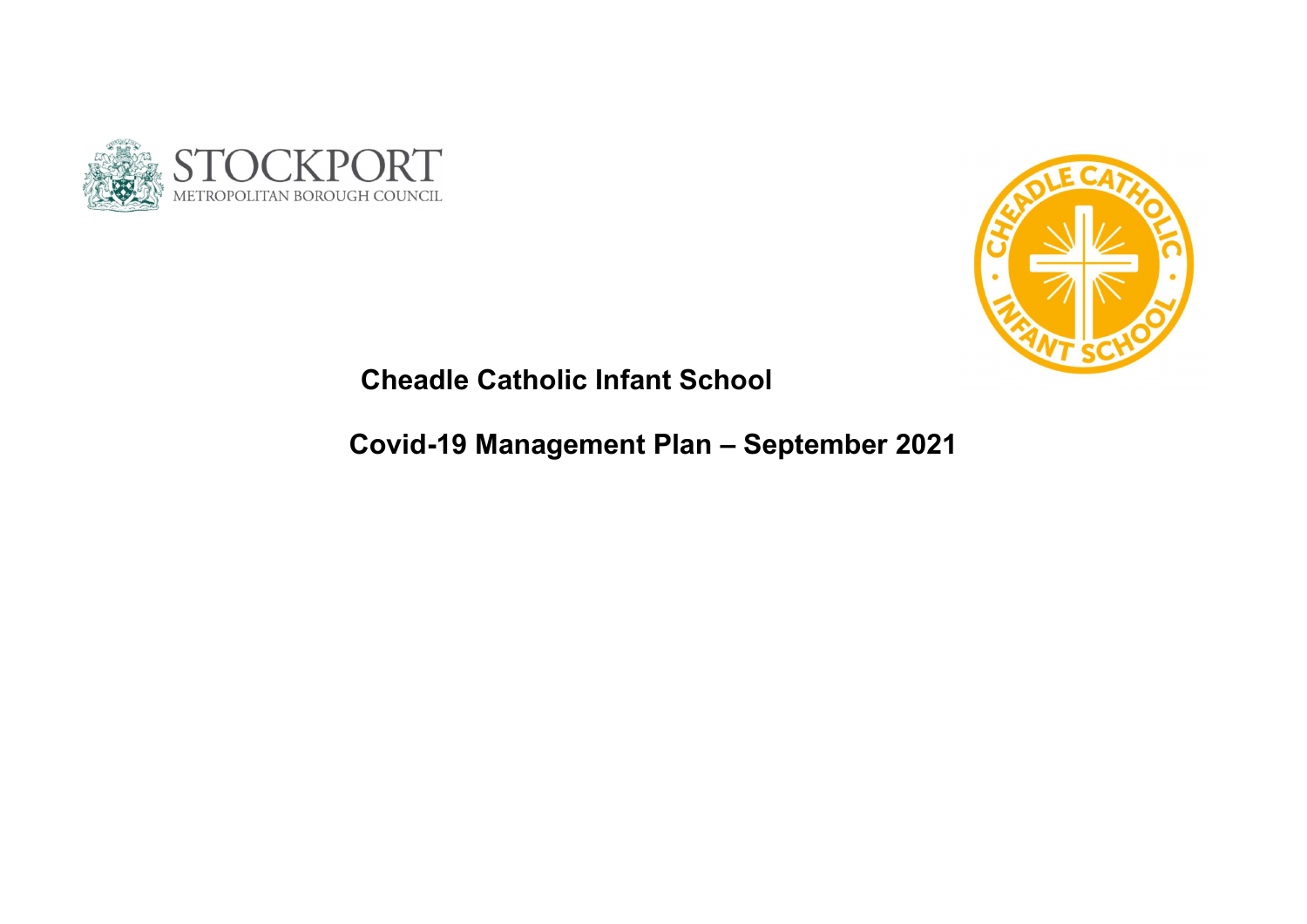## 1. Prevention Measures

- 1.1. Whilst national guidance from the 19 July 2021 (updated 17 August 2021) removed many of system of controls for educational settings, educational settings will need to consider which measures to continue or strengthen to ensure that the spread of Covid-19 continues to be minimised.
- 1.2. The following measures, considered by public health and education colleagues to have the maximum effect on the spread of the virus with minimum impact on the quality of education., remain in place.
- 1.3. A number of measures previously in place have now been removed because of their negative impact on children's education. Additional measures may be re-introduced wholly or partly in the event of an outbreak of Covid-19 on advice from Stockport Public Health Team or Public Health England.
- 1.4.

| <b>Covid-19 Measures in Educational Settings from September 2021</b> |                                                                                                             |  |
|----------------------------------------------------------------------|-------------------------------------------------------------------------------------------------------------|--|
| <b>Effective and should be continued</b>                             |                                                                                                             |  |
|                                                                      | <b>DO</b>                                                                                                   |  |
|                                                                      | Vaccination - for all those eligible.                                                                       |  |
| 2                                                                    | <b>DO</b>                                                                                                   |  |
|                                                                      | Testing - for those with symptoms must isolate and book a PCR test and isolate until the results are known. |  |
|                                                                      | Continue with LFT home-based testing for staff and secondary-age students without symptoms.                 |  |
|                                                                      | <b>DO</b> follow this local guidance and report cases to your local Single Point of Contact (SPOC).         |  |
| $\mathbf{3}$                                                         | <b>DO</b>                                                                                                   |  |
|                                                                      | Support positive cases to isolate, and support contact tracing of staff as per workplace guidance.          |  |
| $\overline{4}$                                                       | <b>DO</b>                                                                                                   |  |
|                                                                      | Social distancing between staff (where feasible).                                                           |  |
|                                                                      |                                                                                                             |  |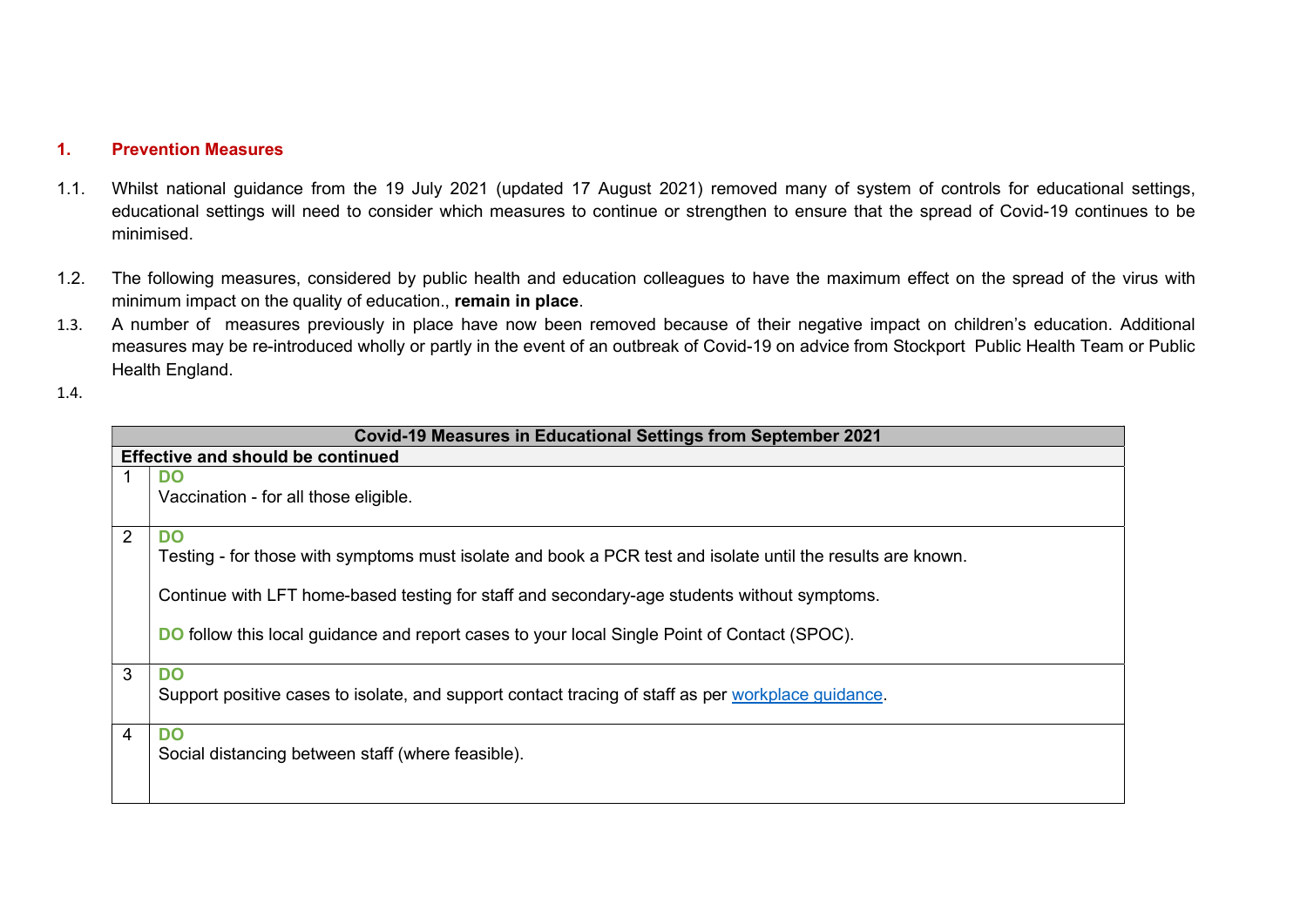| 5                          | <b>DO</b><br>Respiratory hygiene – for example 'Catch it, Bin it, Kill it'.                                                                                                                                                         |
|----------------------------|-------------------------------------------------------------------------------------------------------------------------------------------------------------------------------------------------------------------------------------|
| 6                          | <b>DO</b><br>Keep occupied spaces well ventilated.                                                                                                                                                                                  |
| $\overline{7}$             | <b>DO</b><br>Personal protective equipment (PPE) – to be used in an appropriate and safe manner when managing a symptomatic/ Covid-<br>19 positive person within the setting.                                                       |
| 8                          | <b>DO</b><br>Hand hygiene - Frequent and thorough hand cleaning should now be regular practice. You should continue to ensure that<br>students clean their hands regularly. This can be done with soap and water or hand sanitiser. |
| 9                          | <b>DO</b><br>Maintain appropriate cleaning regimes, using standard products such as detergents.                                                                                                                                     |
| $\mathbf 1$<br>$\mathbf 0$ | <b>WHERE POSSIBLE</b><br>Utilise multiple entrances and exits to and from the setting to avoid large crowding and utilise outdoor space.                                                                                            |
| $\mathbf{1}$<br>1          | <b>WHERE POSSIBLE</b><br>Reduce the number of occasions where larger numbers of adults come into the building and where possible or advantageous<br>to the setting/ families utilise remote connect methods.                        |

## Face Coverings

1.5. The government has removed the requirement to wear face coverings in law but experts are recommending that face coverings are worn in enclosed and crowded spaces where individuals may come into contact with people they don't normally meet. This includes public and dedicated school transport.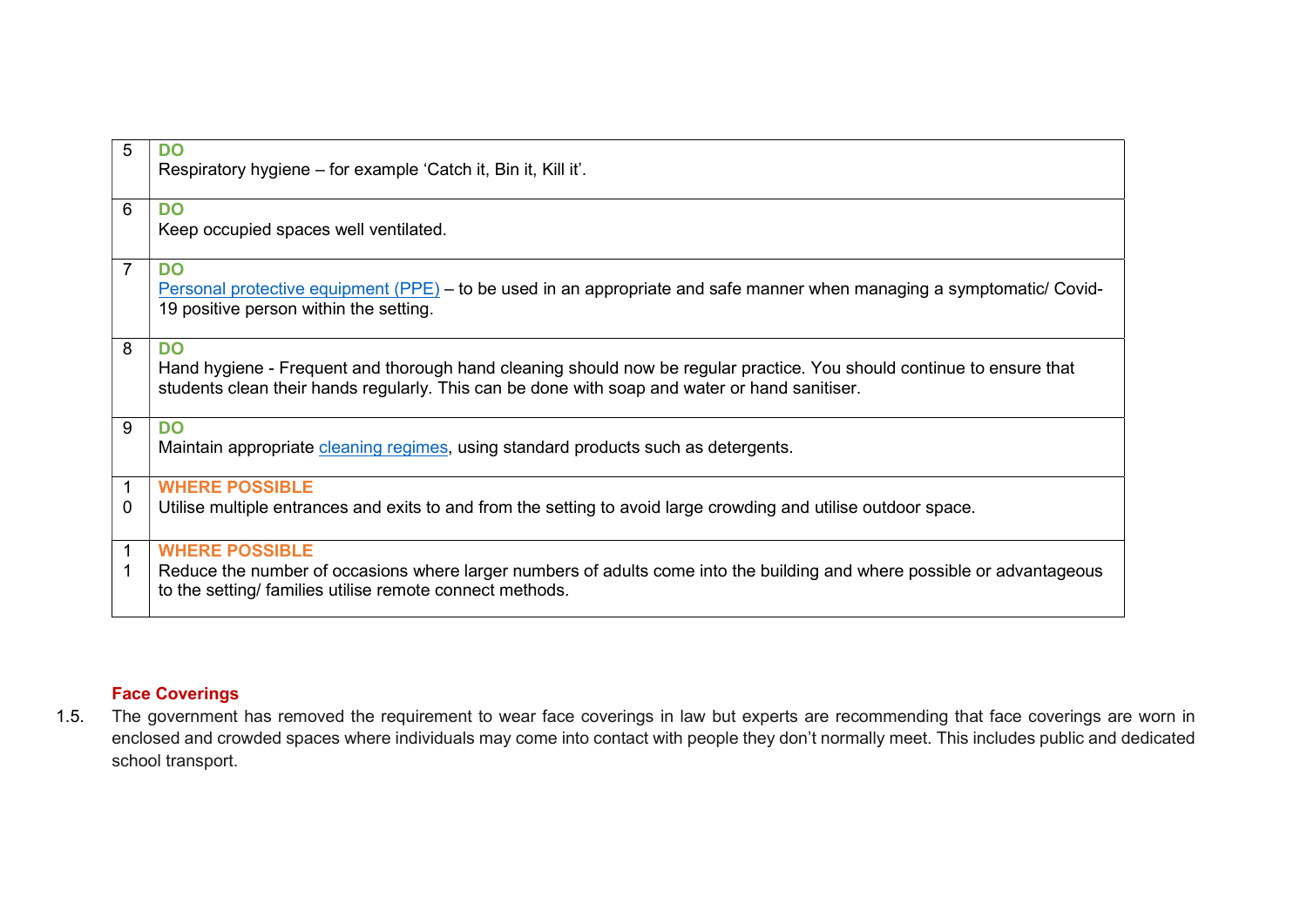- 1.6. Some staff may choose to continue to wear a face covering in some/ all circumstances.
- 1.7. If we have an outbreak or a substantial increase in cases in our setting the Director of Public Health (DPH) may advise that we temporarily reintroduce the wearing of face coverings in communal areas by staff and visitors (unless exempt).

## 2. Risk Assessments and Outbreak Management Plans

2.1. Educational settings must continue to have a risk assessment in place that is regularly reviewed and communicated with all staff. In addition, following national guidance, educational settings are required to maintain an Outbreak Management Plan which should outline how the setting would operate if there were an outbreak in your setting or local area.

## 3. When an individual develops Covid-19 symptoms or has a positive test

## **Symptomatic**

- 3.1. When someone develops symptoms (however mild they may be), they should not come into the setting. They should isolate at home and seek a Polymerase Chain Reaction (PCR) test as soon as possible. If someone develops symptoms whilst in the setting, they should be safely sent home to isolate and book a PCR test.
- 3.2. If a student is awaiting collection, they should be left in a room on their own if possible and safe to do so. A window should be opened for fresh air ventilation if possible. Appropriate PPE should also be used if close contact is necessary. Any rooms they use should be cleaned after they have left using the appropriate cleaning products.
- 3.3. For anyone with symptoms, they should avoid using public and school transport and, wherever possible, be collected by a member of their family or household.
- 3.4. The individual should follow the national 'Stay at Home' Guidance for people with possible or confirmed Covid-19 infection.
- 3.5. As previously, people who test positive on an LFD test must isolate immediately and are required to have a confirmatory PCR test.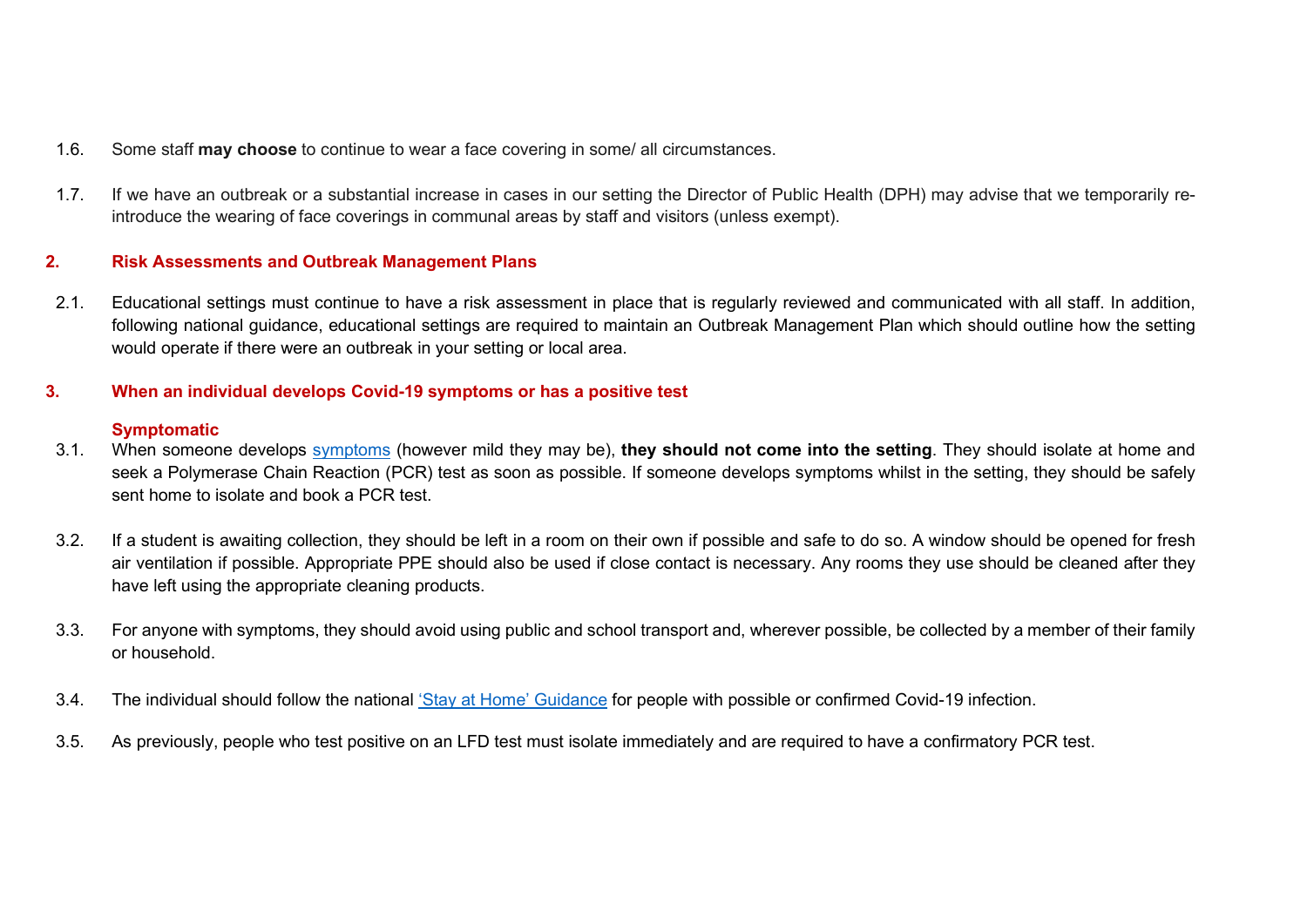- 3.6. All positive cases are required to isolate at home for 10 full days, either from the onset of their symptoms, or test date if asymptomatic. If an asymptomatic case develops symptoms within their isolation, they must restart their isolation from the onset of symptoms. The individual should follow the national 'Stay at Home' Guidance for people with possible or confirmed Covid-19 infection.
- 3.7. Please note a staff member or student should not need to be re-tested via a Lateral flow test or PCR test within 90 days of a previous confirmed positive test, unless new symptoms develop, in which case they should book a PCR. If they are re-tested and the result is positive, they will be required to re-isolate.

## Contact Tracing

- 3.8. Educational settings will no longer be required to carry out routine contact tracing as close contacts will be traced by the NHS Test and Trace Service. The NHS Test and Trace Service will speak with the case, or the case's parent or legal guardian to identify close contacts. Contacts in setting will only be traced by the NHS Test and Trace Service where the case or the parent/legal guardian of the case identifies the individual as having close contact. With close contact being defined as:
	- a person who has had face-to-face contact (within one metre) with someone who has tested positive for coronavirus (COVID-19), including:
		- being coughed on, or
		- having a face-to-face conversation, or
		- having skin-to-skin physical contact, or
		- any contact within one metre for one minute or longer without face-to-face contact
	- a person who has been within 2 metres of someone who has tested positive for coronavirus (COVID-19) for more than 15 minutes
	- a person who has travelled in a small vehicle with someone who has tested positive for coronavirus (COVID-19) or in a large vehicle near someone who has tested positive for coronavirus (COVID-19)
	- people who spend significant time in the same household as a person who has tested positive for coronavirus (COVID-19)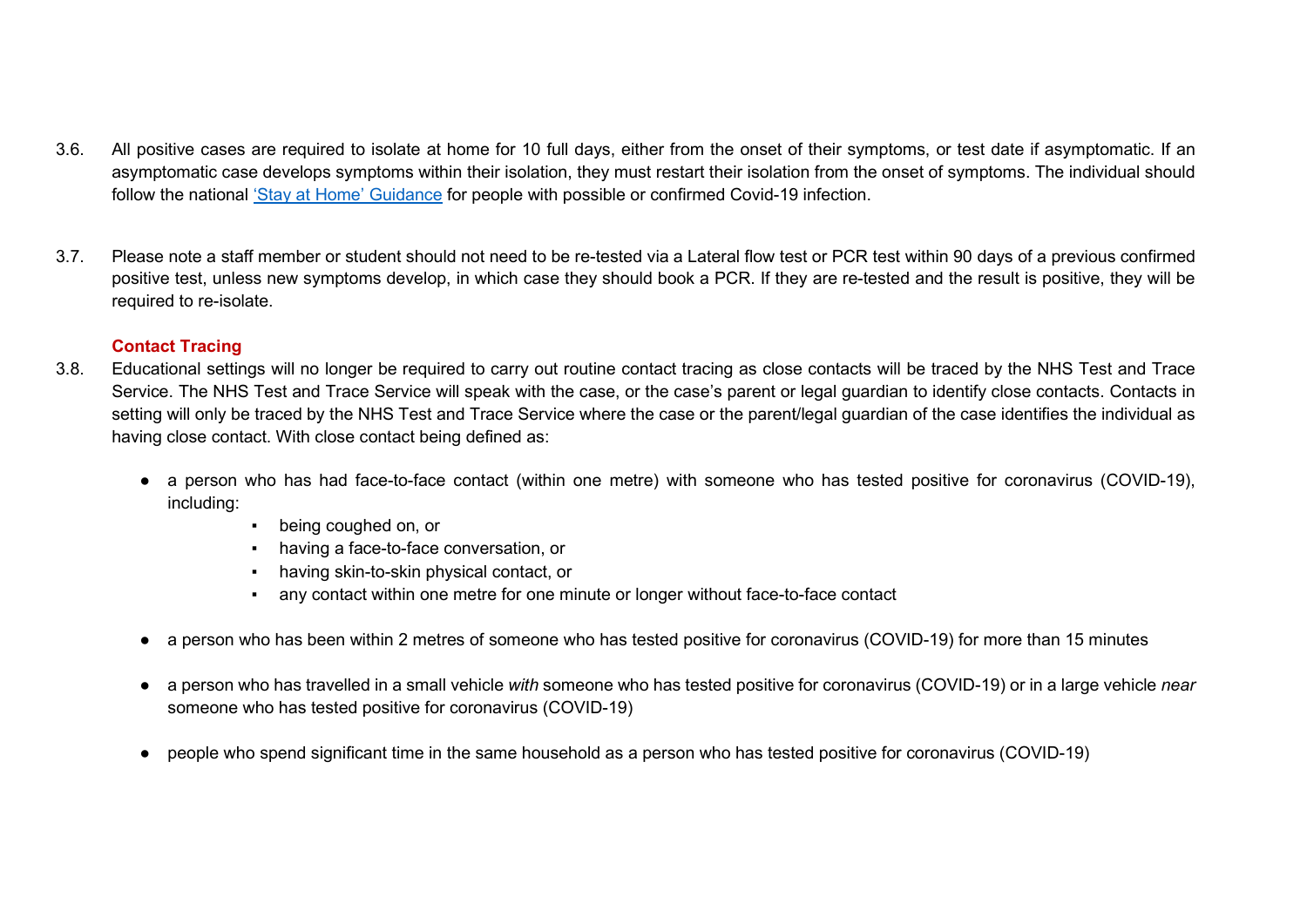An interaction through a Perspex (or equivalent) screen with someone who has tested positive for COVID-19 is not usually considered to be a contact, as long as there has been no other contact such as those in the list above.

#### Isolation of Close Contacts

- 3.9. From 16 August 2021, close contacts who are fully/doubled vaccinated<sup>1</sup> or those under the age of 18 and 6 months and those have taken part in, are currently part of an approved COVID-19 vaccine trial or are not able to be vaccinated for medical reasons will not need to self-isolate. This also means that household contacts who are under the age of 18 and 6 months or fully/doubled vaccinated will no longer need to isolate while symptomatic individuals await PCR test and results.
- 3.10. All close contacts identified will be advised to take a PCR test
- 3.11. Individuals identified as close contacts will not need to self-isolate while they are awaiting the results of their test.
- 3.12. If the PCR test is positive, the individual must isolate, and the NHS Test and Trace Service will work with them or their parent/legal guardian to identify any close contacts.

## 4. Managing an Outbreak Situation

- 4.1. A combination of the following might suggest there is a Covid-19 outbreak at our school:
	- 5 children, pupils, students or staff, who are likely to have mixed closely, test positive for COVID-19 within a 10-day period: or
	- 10% of children, pupils, students or staff who are likely to have mixed closely test positive for COVID-19 within a 10-day period

 $^1$  Fully vaccinated means that you have been vaccinated with an MHRA approved COVID-19 vaccine in the UK, and at least 14 days have passed since you received the recommended doses of that vaccine.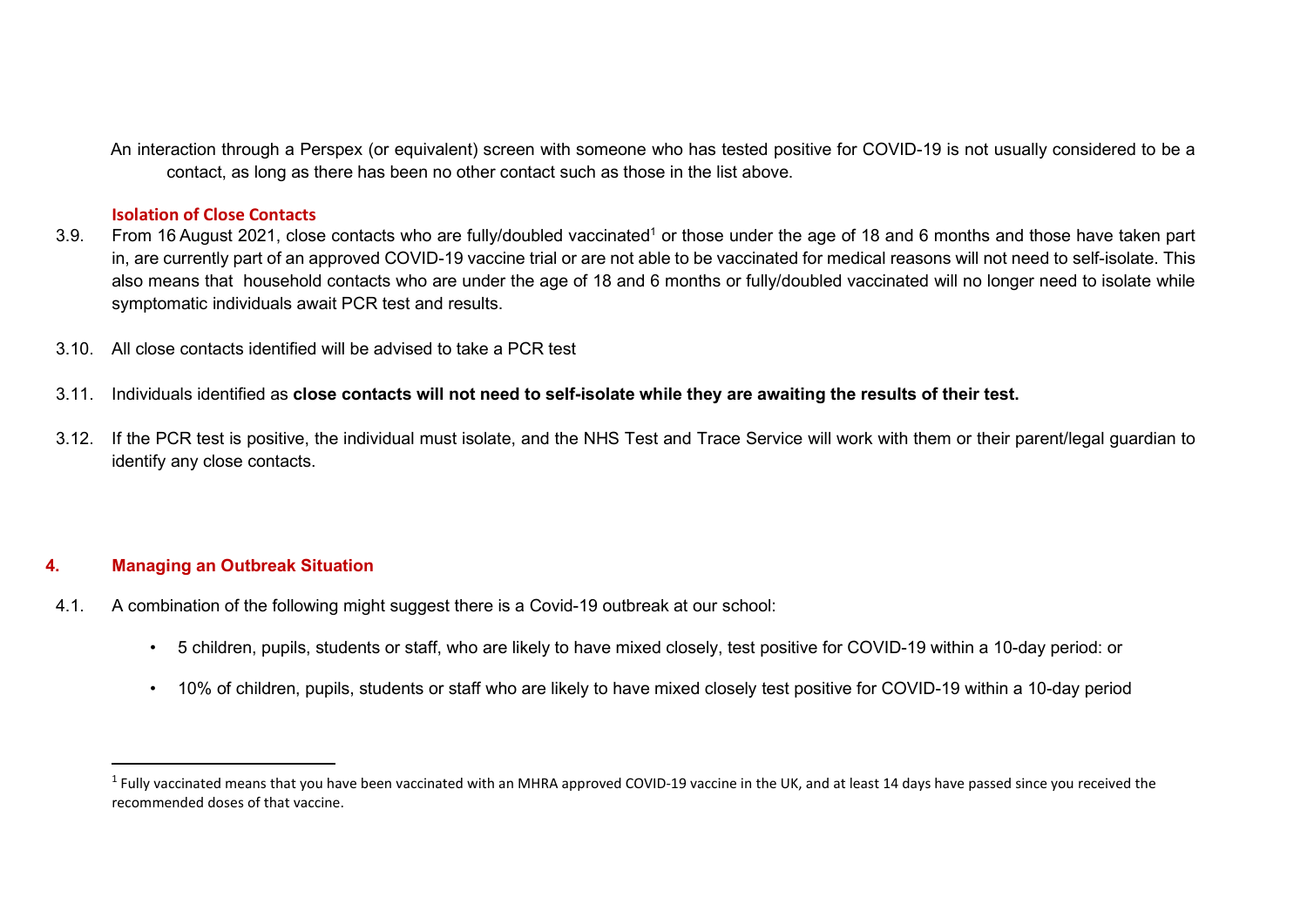### Outbreak Management Plan

### Actions to reduce cases in the setting:

- Minimise the risks of Covid-19 in their setting, including:
	- o A cleaning regime including focusing on touchpoints
	- o Support for good hygiene including handwashing and sanitiser use in the setting
	- o Good ventilation
- Communicate with staff, students and parents/ guardians on symptoms and what to do if symptomatic regular updates and reminders will be important:
	- o Staff and/or students who are experiencing coronavirus (Covid-19) symptoms, should not attend school/ setting. They should arrange to have a PCR test.
	- o Parents of students with Covid-19 symptoms should be instructed to get their child tested.
	- $\circ$  Staff who experience symptoms as above whilst at work should go home as soon as possible and should arrange to have a PCR test.
	- $\circ$  Pupils who experience Covid-19 symptoms should be collected from school/ setting as soon as possible. They should be kept 2m apart from all other pupils and staff whilst on site, where possible. If pupil needs direct personal care until they can return home, staff should wear gloves, an apron and a face mask. Eye protection should also be worn if deemed risk from coughing/spitting/ vomiting.

#### Response to individual cases:

- Under 18s and double vaccinated adults will not need to self-isolate if they are a close contact of a positive case. But they will be strongly advised to take a PCR test and then if positive, will need to isolate.
- Adults who are not vaccinated should still isolate if they are a close contact of a confirmed case of Covid-19.

#### Response to an outbreak:

Definition of an outbreak:

For most education and childcare settings, whichever of these thresholds is reached first: